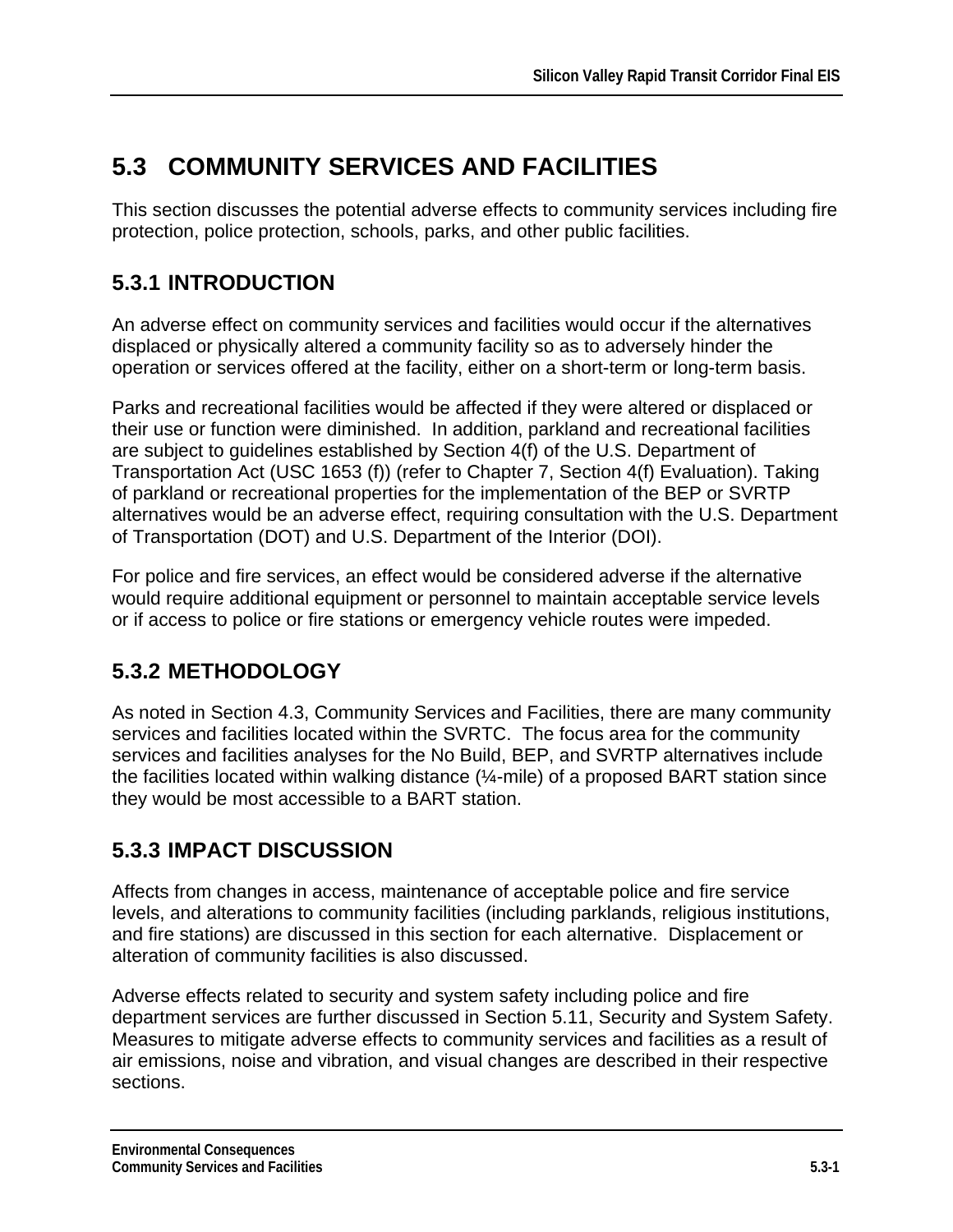#### **Changes in Access to Community Services and Facilities**

Table 5.3-1 summarizes the community services and facilities within walking distance of the BEP and SVRTP alternatives' BART stations.

| <b>Facility Type</b>                     | <b>BEP Alternative</b> <sup>b</sup> | <b>SVRTP Alternative<sup>c</sup></b> |
|------------------------------------------|-------------------------------------|--------------------------------------|
| Police                                   |                                     |                                      |
| Fire                                     |                                     |                                      |
| Hospitals                                |                                     |                                      |
| Schools                                  |                                     | 6                                    |
| Civic, Community and Cultural            |                                     | 9                                    |
| Libraries                                |                                     | っ                                    |
| <b>Parks and Recreational Facilities</b> |                                     | 6                                    |
| <b>Religious Institutions</b>            |                                     | 20                                   |
| Total                                    |                                     | 45                                   |

**Table 5.3-1: Community Facilities Within ¼-Mile of BART Stationsa**

<sup>a</sup> ¼-mile distance is approximate.

**b** Includes the Berryessa and Milpitas Stations.

c Includes the Berryessa, Milpitas, Alum Rock, Downtown San Jose, Diridon/Arena, and Santa Clara Stations.

Source: VTA 2003.

### **No Build Alternative**

The No Build Alternative consists of the existing transit and roadway networks and planned and programmed improvements in the SVRTC (see Section 2.6, Related Projects, for a list of these projects). The No Build Alternative projects would likely result in changes to access of community facilities typically associated with transit vehicles and facilities and roadway projects. When necessary, mitigation could include measures to ensure continued access to these facilities. Projects planned under the No Build Alternative would undergo separate environmental review to determine whether the projects would result in changes to access of community facilities.

#### **BEP Alternative**

As indicated in Table 5.3-1, no community services or facilities are within walking distance of the proposed Berryessa and Milpitas stations. As a result, the BEP Alternative would not alter access to community services and facilities and no mitigation is required.

#### **SVRTP Alternative**

Improved transit access to the affected community facilities in the cities of San Jose and Santa Clara would occur as a result of the SVRTP Alternative. Table 5.3-1 identifies each type of facility that would be within walking distance of a BART station under the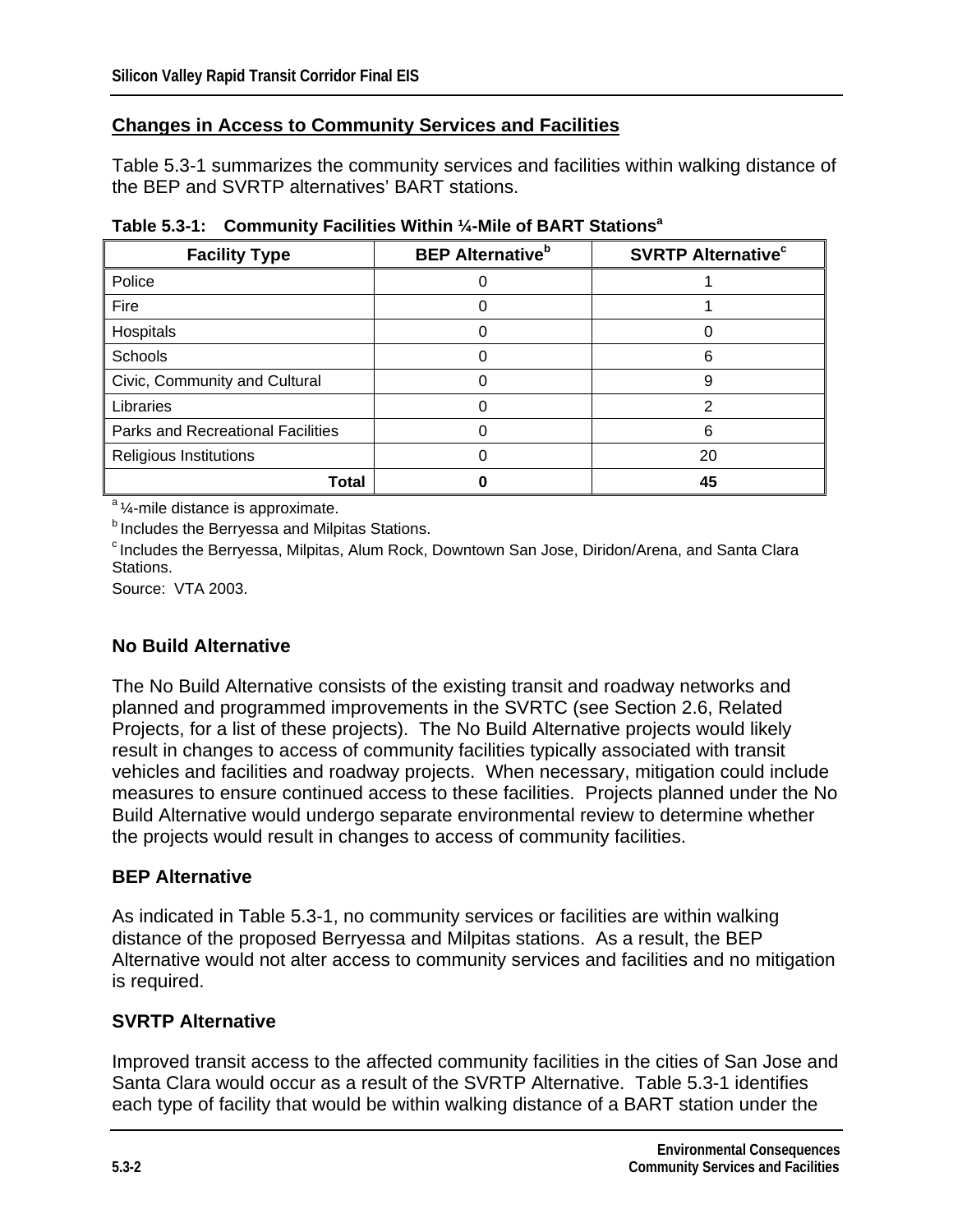SVRTP Alternative. Forty community facilities within walking distance of stations in San Jose would realize direct benefits of improved transit access as a result of the SVRTP Alternative. Three community facilities would be within walking distance of the Santa Clara Station. These community facilities are discussed in more detail below.

**Schools.** San Jose High Academy and Five Wounds Catholic Elementary School are located within walking distance of the Alum Rock Station. The proximity of the Downtown Station would benefit San Jose State University students and faculty as well as other community members attending educational and cultural events at the university. Staff and students at Saint Patrick Elementary School and Horace Mann Elementary School would also benefit from the proximity of the Downtown San Jose Station. Faculty members and students of Santa Clara University would benefit from the proximity of the Santa Clara Station to the University.

**Civic, Community and Cultural.** A variety of cultural and entertainment attractions would be accessible from the SVRTP Alternative BART stations. The Portuguese Band and Social Center would be within walking distance of the Alum Rock Station. The San Jose City Hall and Grace Baptist Church Community Center, San Jose McEnery Convention Center, San Jose Museum of Art, and the Tech Museum of Innovation would be within walking distance of the Downtown San Jose Station. The San Jose Civic Auditorium, Center for Performing Arts, and HP Pavilion would be within walking distance of the Diridon/Arena Station.

**Libraries.** The Alum Rock Station would be within walking distance of the new East San Jose Carnegie Library (currently planed to open in 2009). Patrons of the Dr. Martin Luther King Jr. Library would be able to walk from the Downtown San Jose Station.

**Parks and Recreational Facilities.** Six city-operated park and recreational facilities would be within walking distance of a BART station under the SVRTP Alternative. St. James Park, McEnery Park, and Plaza de Cesar Chavez would be within walking distance of the Downtown San Jose Station. The Diridon/Arena Station would be within walking distance of the Arena Green and Guadalupe River Park. Larry J. Marsalli Park would be within walking distance of the Santa Clara Station.

**Religious Institutions.** Three religious institutions would be within walking distance of the Alum Rock Station. BART passengers would be able to walk to sixteen religious institutions from the Downtown San Jose Station. Ambassadors of Christ Church would be within walking distance of the Santa Clara Station.

As discussed above, implementation of the SVRTP Alternative would provide improved transportation service to people living and working in the SVRTC. Extending BART service would also improve accessibility to community facilities in San Francisco, Oakland, and other regional activity centers along the existing BART system. VTA will continue to work with the cities of Fremont, Milpitas, San Jose, and Santa Clara in the implementation of the VTA Community Design and Transportation Guidelines to better facilitate pedestrian/bicycle circulation and the use of transit to access community facilities.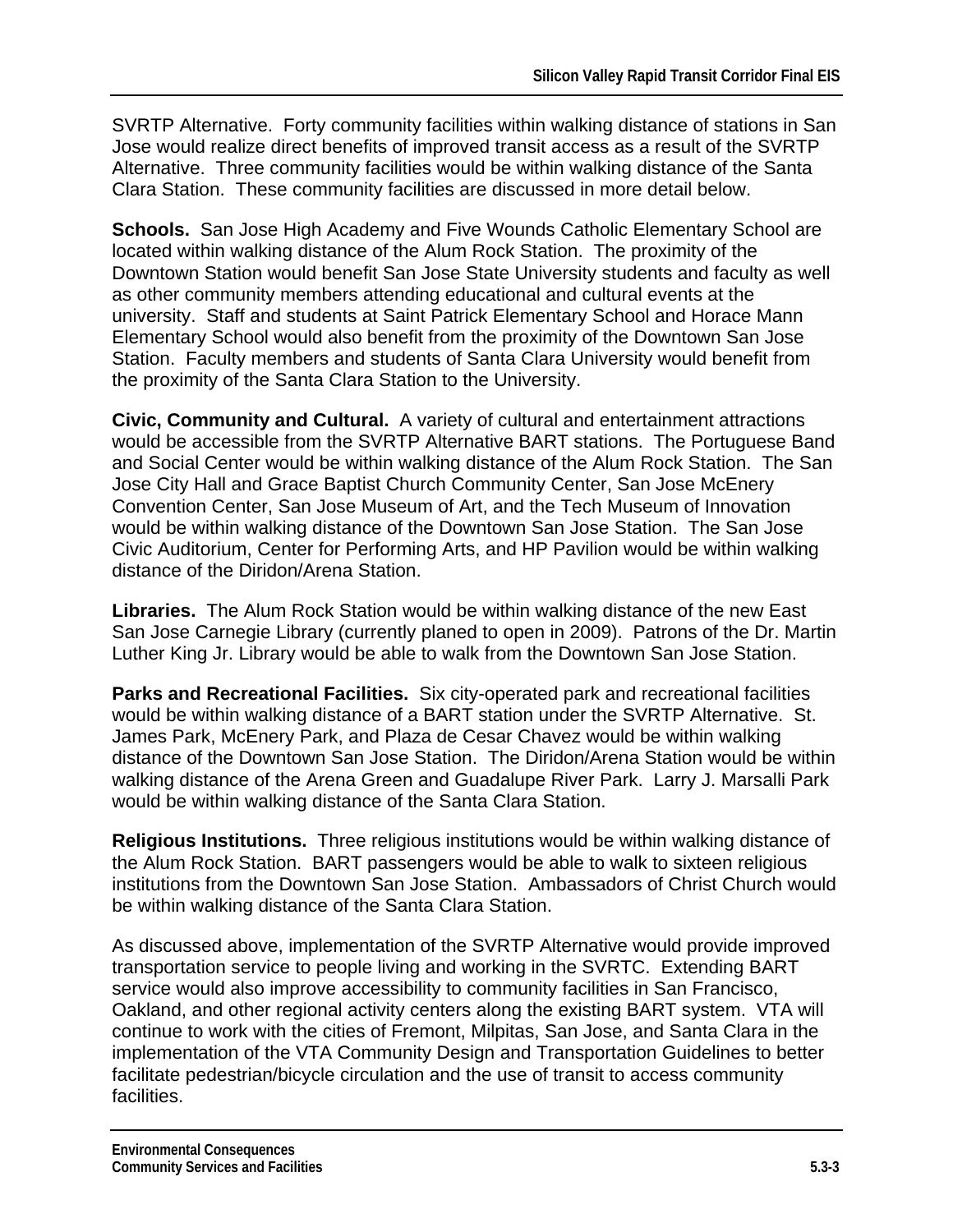Since the BEP and SVRTP alternatives are transportation projects, they would not directly introduce new population growth to the SVRTC. As a result, implementation of these alternatives would not directly create an increased need for community facilities beyond what is currently provided in the SVRTC. The provision of transit would be consistent with local jurisdiction general plans and would not directly increase the population in the SVRTC (see Sections 5.9, Land Use and 5.12, Socioeconomics). As with the BEP Alternative, the SVRTP Alternative would not alter access to community services and facilities for that portion of the alignment and no mitigation is required.

#### **Alteration or Displacement of Community Facilities**

#### **No Build Alternative**

The No Build Alternative consists of the existing transit and roadway networks and planned and programmed improvements in the SVRTC (see Section 2.6, Related Projects, for a list of these projects). The No Build Alternative projects would likely result in effects to community facilities typically associated with transit vehicles and facilities and roadway projects. When necessary, mitigation could include measures to improve or replace the affected community facility. Projects planned under the No Build Alternative would undergo separate environmental review to determine whether the projects would result in alteration or displacement of community facilities.

#### **BEP Alternative**

A segment of the BEP Alternative alignment just south of the UPRR Milpitas Yard north of the Great Mall would require a 20-foot-wide strip of land from Parc Metro East Park, a City of Milpitas public park. In anticipation of this ROW requirement, the City of Milpitas developed and constructed the park with only landscaping and no park facilities in the area needed to accommodate the BEP Alternative. The acquisition would affect only 2.5 percent of the total area of the park; it would not affect the public use of the park; and it would not compromise the intended function of the park. This adverse effect and measures to reduce harm to parklands is also discussed in Chapter 7, Section 4(f) Evaluation.

Fire Station 34 at 1634 Las Plumas Avenue would be displaced by the Las Plumas Yard Option of the BEP Alternative. VTA would relocate the fire station and work with the City of San Jose Fire Department to ensure the continuation of fire protection services for the service area.

Implementation of the BEP Alternative would not adversely diminish the use or function of parks and recreational facilities and would maintain acceptable service levels for police and fire services. No mitigation would be required.

#### **SVRTP Alternative**

Adverse effects from alteration or displacement of community facilities for the first 9.9 miles of the SVRTP Alternative would be the same as those under the BEP Alternative, except for the displacement of Fire Station 34. The SVRTP Alternative would not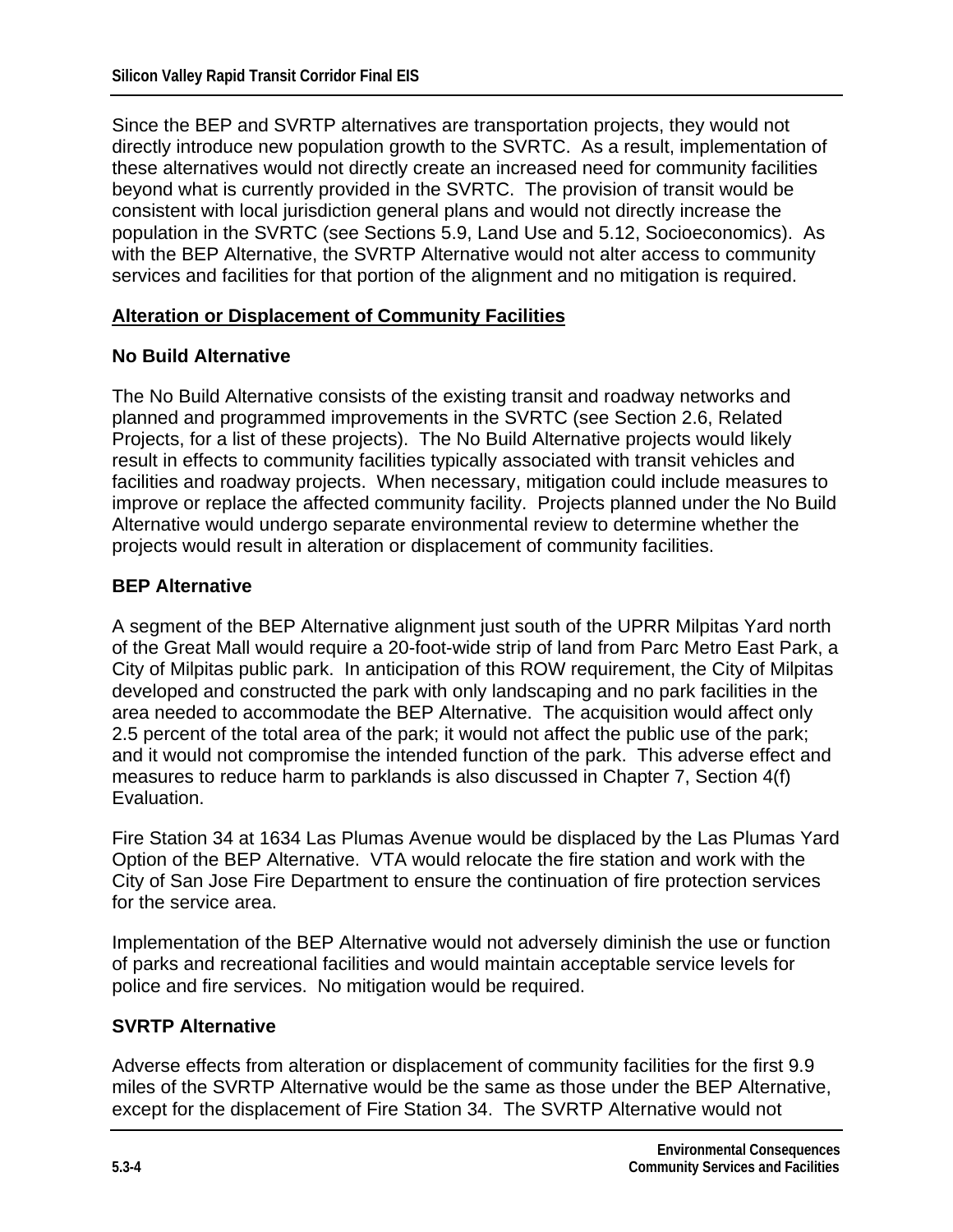require the displacement of Fire Station 34. In addition to the adverse effects discussed for the BEP Alternative, the SVRTP Alternative would result in demolition of the Temple la Hermosa of the Assemblies of God located on Montgomery Street, just south of Diridon Station. VTA would provide relocation assistance to this religious institution as discussed in Section 5.12, Socioeconomics.

Implementation of the SVRTP Alternative would not diminish the use or function of parks and recreational facilities and would not adversely hinder the operation or services offered at the community facilities. No mitigation would be required.

### **Changes in Police and Fire Service Ratios**

### **No Build Alternative**

The No Build Alternative consists of the existing transit and roadway networks and planned and programmed improvements in the SVRTC (see Section 2.6, Related Projects, for a list of these projects). The No Build Alternative projects would likely result in adverse effects to police and fire service ratios typically associated with transit vehicles and facilities and roadway projects. When necessary, mitigation could include measures to provide additional equipment or facilities to ensure adequate service ratios. Projects planned under the No Build Alternative would undergo separate environmental review to determine whether the projects would result in changes in police and fire service ratios.

### **BEP and SVRTP Alternatives**

Police and fire departments in Fremont, Milpitas, San Jose, and Santa Clara would provide emergency services to the BEP and SVRTP alternatives through mutual aid agreements. As discussed in Section 5.11, Security and System Safety, measures such as the expansion of BART police, would be implemented during operation of the BEP and SVRTP alternatives. In addition, with the BEP Alternative, a replacement fire station would be constructed to ensure the continuation of fire protection services and adequate service ratios as described above.

VTA and BART would expand existing mutual aid agreements with the cities of Fremont, Milpitas, San Jose, and Santa Clara to ensure appropriate coordination and training to address the requirements of the BEP and SVRTP alternatives. The mutual aid agreements among local police, fire, and emergency service providers would be expanded to include BART police services, station areas, and facilities. As a result, BART safety officers would assist city emergency service personnel and city emergency service personnel would assist BART when necessary.

Although not listed in Table 5.3-1 since it is not an existing facility, a BART Transit Police Station will be included at the Alum Rock Station. The presence of the police station at the Alum Rock Station, midway along the SVRTP Alternative alignment, would provide a visible security presence for passengers and enhance the responses to emergency calls at this and other stations in this alternative.